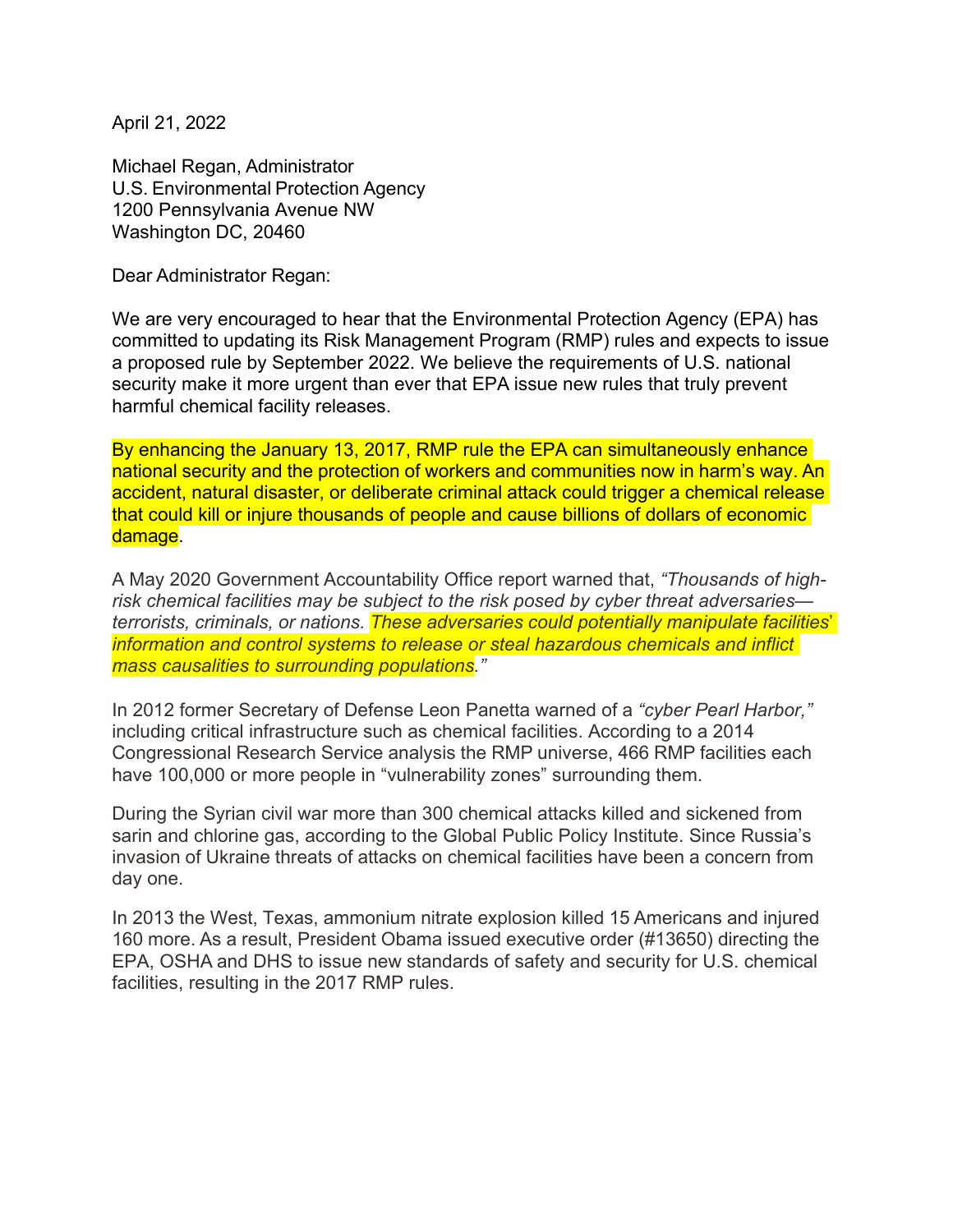Following the attacks of September 11, 2001, the EPA was designated the lead agency for reducing vulnerability to deliberate attacks on the nation!s chemical facilities. Prior to the official designation as lead agency, then-Administrator Whitman directed EPA to develop a strategy based on Clean Air Act authorities to reduce chemical facility hazards. Unfortunately, the EPA plan, which was supported by Tom Ridge, then director of the White House Office of Homeland Security, was scuttled in 2002 by the Bush White House Office of Management and Budget.

Today the FBI and other agencies have added domestic terrorism to their priorities. The ongoing threats of cyber attacks by foreign and domestic actors as well as physical attacks have for too long ignored prevention measures that can render a target no longer attractive by eliminating the magnitude of consequences of a chemical release, regardless of its cause.

Even without the threat of sabotage, the inherent hazards to workers and communities posed by RMP facilities has not significantly diminished. The EPA cited 1,500 chemical releases causing 17,000 injuries and 58 deaths between 2004 and 2013. And there have been hundreds more incidents since then.

The 1990 Clean Air Act authorities to prevent future chemical catastrophes were a response to the horrific 1984 disaster at Bhopal, India, which killed 20,000 people. The Bhopal plant was owned by a U.S. company, Union Carbide, which had an identical plant in the U.S. Dupont also had a similar plant but converted to safer processes within months following the Bhopal disaster.

Like terrorism, natural disasters represent an unpredictable and existential hazard. In 2017 the U.S. received another wake call in the form of Hurricane Harvey. The storm flooded an organic peroxides plant operated by Arkema in Crosby, Texas. The resulting fire triggered a loss of power and a dangerous plume of smoke, sending 15 first responders to the hospital and requiring the evacuation by area residents. Millions of Americans, particularly low-income, underserved communities of color, live closest to RMP chemical facilities.

Today the EPA should build on the 2017 RMP rule by:

— Requiring all RMP facilities to assess safer alternatives to existing chemical processes, alternatives that will eliminate or dramatically reduce the consequences of a catastrophic release of an acutely toxic substance. The 2017 rule exempted 78% of the 12,500 Risk Management Plan chemical facilities from requirements to conduct a Safer Technology and Alternatives Analysis (STAA). The exempted facilities include, water treatment and chlorine bleach plants, many of which put major cities at risk of a catastrophic release of chlorine gas.

— Requiring all these RMP facilities to send their STAAs to the EPA and readily share relevant information with nearby communities and interested parties, such as emergency responders, facility employees and contractors, and safety researchers.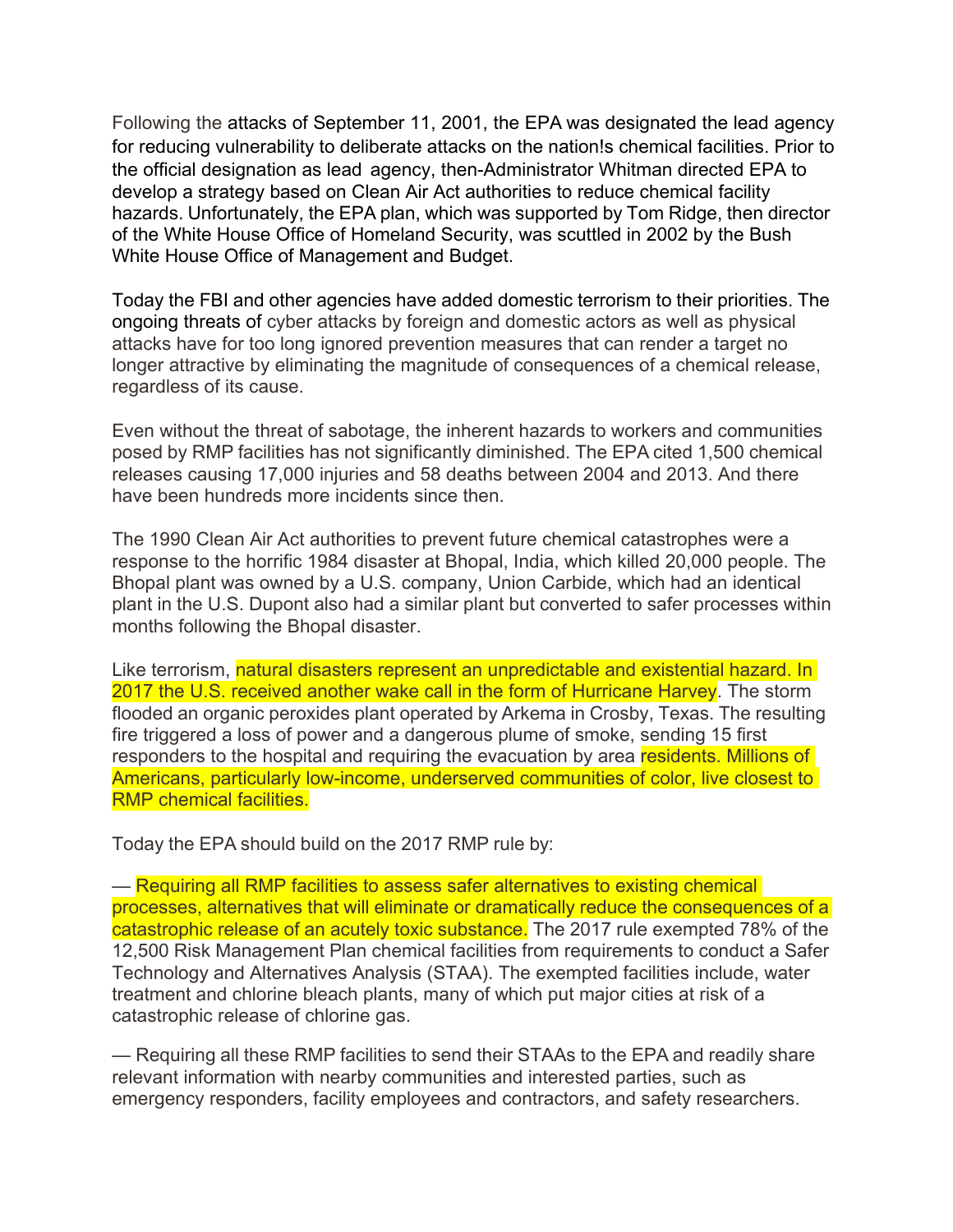— **Requiring facilities completing STAAs to implement safer alternatives wherever feasible, especially if they can eliminate catastrophic hazards** the way hundreds of facilities have including water treatment plants, chlorine bleach plants (all Clorox facilities) **and refineries using hydrogen fluoride** (Honeywell process adopted by Chevron in Salt Lake City refinery). This is the only foolproof way to prevent catastrophic releases by any cause. Unfortunately, of the three options the EPA considered in the 2017 rule, the Agency decided NOT to conduct a cost estimate for a requirement to implement safer alternatives.

— Establishing a publicly accessible clearinghouse of safer available alternatives to encourage the adoption of safer alternatives by more facilities. And provide first responders, employees and communities easier online access to facility hazard information. They are the eyes and ears of safety and security.

-- Factor natural disasters into RMP rules and permits to prevent the double threat from hurricanes, floods, and other "natech" by also requiring: safer shutdown/startups; backup power; real time monitoring; worker involvement and enhanced community notification.

-- Expand the universe of substances and facilities regulated by the RMP program to include ammonium nitrate and reactive substances.

These enhancements to the 2017 rule will allow greater use of vastly under-utilized safer chemical processes that will truly help prevent catastrophic releases that currently threaten the safety and security of millions of Americans.

Sincerely,

**Christine Todd Whitman**, former Administrator, United States Environmental Protection Agency

**Lieutenant General Russel L Honoré**, US Army (Ret), Joint Task Force Katrina and founder, the GreenARMY

**Major General Randy Manner**, US Army (Ret), former Acting Director and Deputy Director, Defense Threat Reduction Agency

**Robert M. Bostock**, Assistant to the Administrator for Homeland Security (2001-2003)

**David Halperin**, Lawyer and former staff member, National Security Council and Senate Intelligence Committee

**David Michaels**, PhD, MPH, Professor, George Washington University School of Public Health, Assistant Secretary of Labor for OSHA 2009-2017

**Jerry Poje**, Ph.D., founding Board member of the U.S. Chemical Safety and Hazard Investigation Board